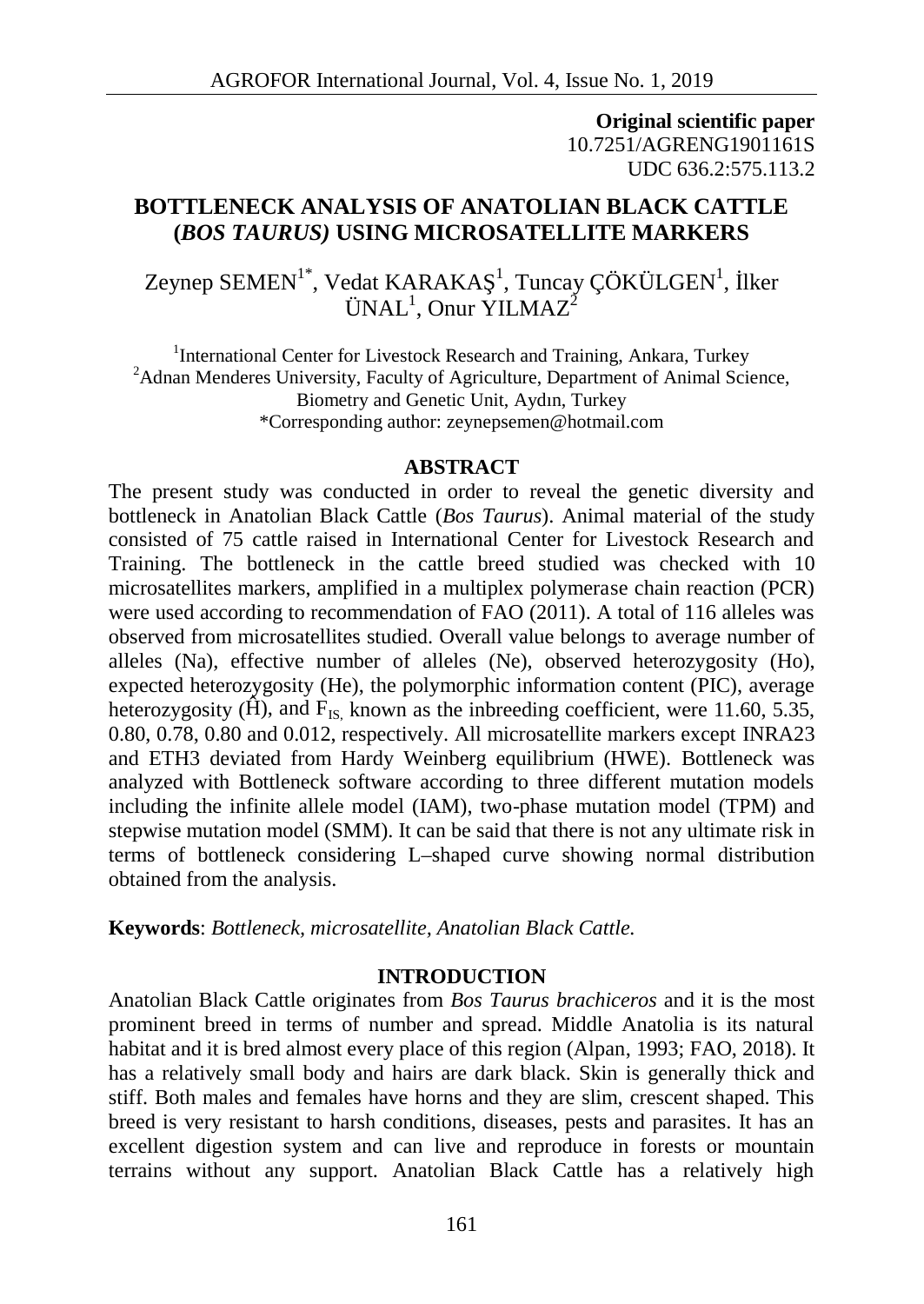adaptation capability to harsh conditions. It is usually hard to manage mainly due to its aggressive nature and tough body. It is bred for milk, meat and body power.

After several genetic characterization studies, breeds with high allelic diversity and heterozygosity haven been accepted as genetic repository for genetic diversity. It has been emphasized that particularly breeds close to domestication regions have to be conserved (Giovambattista et al., 2001; Egito et al., 2007; Sharma et al., 2008; Medugorac et al., 2009; Öz ensoy et al., 2010). Extinction of Anatolian domestic animal breed is critical due to close residing to first domestication center (Bruford and Towsend, 2004). It has been reported that Anatolian Black Cattle is under the risk of extinction (Ertu rul et al., 2000). This breed is being conserved *in situ in vivo* in the International Center for Livestok Research and Training under a conservation program named "Conservation of Local Animal Genetic Resources" initiated by Turkish Ministry of Food, Agriculture and Livestock in 2004.

Microsatellites are used extensively in many species (A ao lu and Ertu rul, 2011) because they are codominant (Ramamoorthi et al., 2009), specific to loci (Condit and Hubbell, 1991), abundant and evenly distributed along genome (Iamartino et al., 2005; Ramamoorthi et al., 2009), highly mutated (Toro et al., 2009), informative (Ramamoorthi et al., 2009) and PCR based. Microsatellites is one of most preferred markers for genetic studies due to compatibility to PCR (Weber and May 1989; Liu, 1998). Heterozygosity and allele frequency distribution can be used to determine bottleneck effects in populations. Bottleneck effects cause genetic variation losses, fixation of unfavorable alleles and inbreeding depression (Hedrick, 2005; Luikart and Cornuet, 1998).

Bottleneck analysis was conducted first time using microsatellites for the Anatolian Black Cattle herd being held in the International Center for Livestok Research and Training under the conservation program.

## **MATERIAL AND METHODS**

The study was carried out on 75 Anatolian Black Cattle breed is raised in International Center for Livestock Research and Training Institute genetic conservation flock. Blood samples were collected from *vena jugularis* into containing K3EDTA tubes and stored at -20°C until DNA extraction. Genomic DNA was extracted from 200 µL whole blood using QIAamp 96 DNA QIAcube HT Kit (Qiagen, Hilden, Germany) by the standard protocol of QIACube HT extraction robot. Amount and quality of DNA were checked using Titertek® micro amount spectrometer. In the present study, a panel of ten microsatellite markers, recommended by FAO (2011), was used to reveal intra-breed genetic diversity and bottleneck test. Microsatellite loci were amplified by a commercial multiplex kit, "StockMarks® Bovine Genotyping (Thermo Fischer Scientific) in a programmable thermocycler (ABI 9700). Fluorophore labelled amplicons were loaded to ABI Prism 3130 capiller electrophoresis device for fragment analysis with ROX® Gene Scan 500 internal size standard. Results were evaluated using GeneScan® software.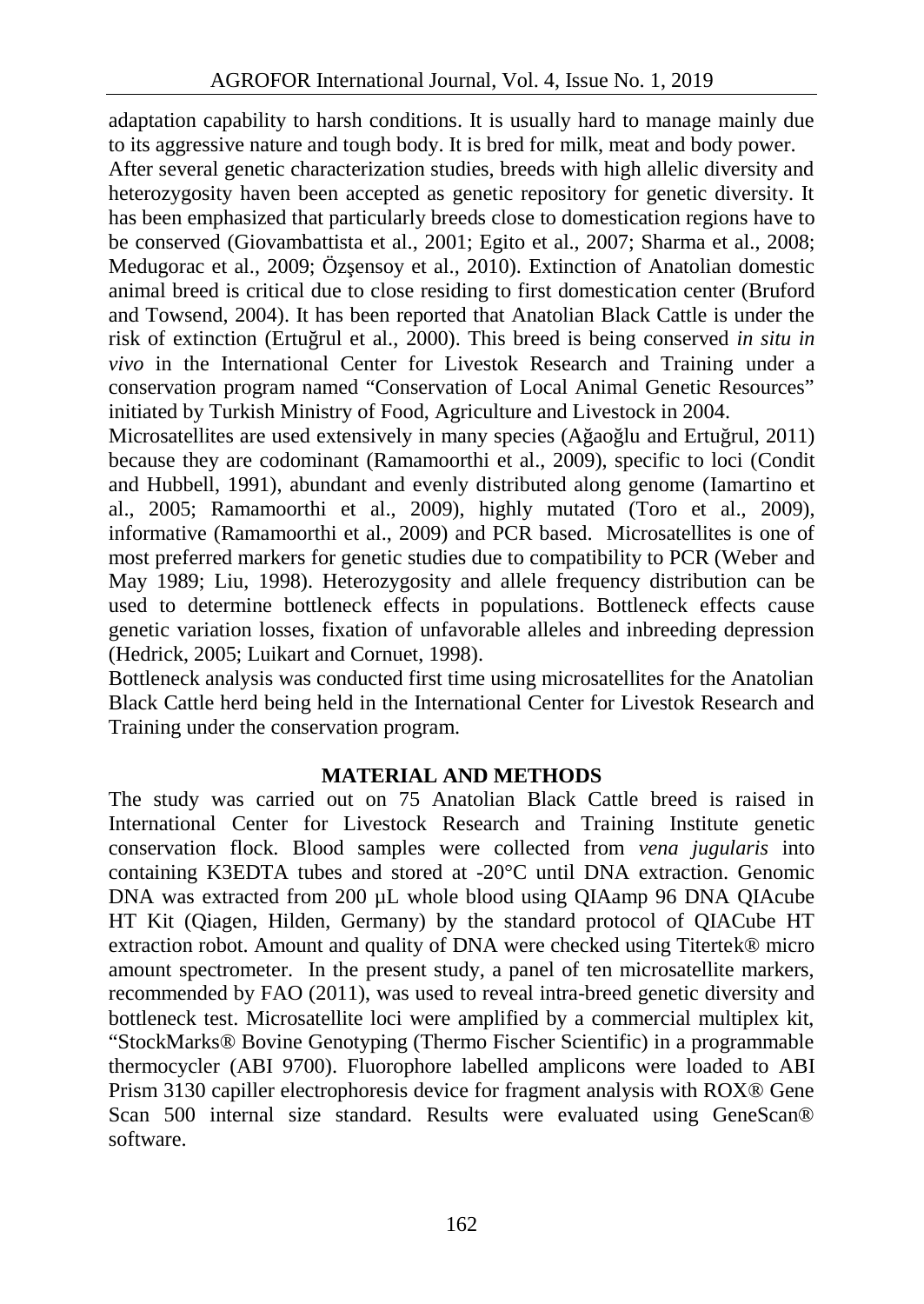## **Statistical Analysis**

The numbers of alleles (Na), effective alleles (Ne), observed heterozygosity (Ho), expected (He) heterozygosity, mean heterozygosity  $($  ) and Hardy-Weinberg equilibrium were calculated using the GenAlEx genetic analysis program (Peakall and Smouse, 2006; Peakall and Smouse, 2012). Inbreeding coefficient (FIS) values were obtained using POPGENE statistical software (Yeh et al., 1997) The Cervus 3.0.3 (Marshall et al., 1998; Kalinowski et al., 2007) program was used to calculate polymorphic information content (PIC) and null allele frequency (F(Null)).

Bottleneck events were tested with Sign, Standardized differences and Wilcoxon sign–rank tests under the different mutation models such as Infinite Allele Model (IAM), Stepwise Mutation Model (SMM), and Two Phase Model of Mutation (TPM) model in Bottleneck software version 1.2.02 (1 000 simulation) (Cornuet and Luikart, 1996; Luikart and Cornuet, 1998; Piry et al., 1999).

### **RESULTS AND DISCUSSION**

A total 116 alleles were observed from 10 microsatellites used in this study. Computed genetic diversity statistics was given in Table 1.

| Locus               | N  | <b>Na</b> | Ne.  | Ho                  | He               | <b>PIC</b> |      | $F_{IS}^*$ | <b>HWE</b> | F(Null)   |
|---------------------|----|-----------|------|---------------------|------------------|------------|------|------------|------------|-----------|
| <b>BM2113</b>       | 75 | 14        |      | 8.44 0.80           | 0.88             | 0.87       | 0.88 | 0.099      | ***        | 0.0474    |
| TGLA <sub>53</sub>  | 75 | 11        | 4.09 |                     | $0.75$ 0.76 0.72 |            | 0.76 | 0.019      | $***$      | 0.0117    |
| ETH <sub>10</sub>   | 75 | 10        |      | 4.32 0.69           | 0.77             | 0.73       | 0.77 | 0.104      | $\ast$     | 0.0524    |
| SPS115              | 74 | 14        |      | 4.56 0.81 0.78      |                  | 0.76       | 0.78 | $-0.032$   | ***        | $-0.016$  |
| TGLA <sub>126</sub> | 75 | 11        |      | 4.15 0.75 0.76      |                  | 0.73       | 0.76 | 0.023      | ***        | 0.011     |
| TGLA <sub>122</sub> | 75 | 17        |      | 5.84 0.84 0.83      |                  | 0.81       | 0.83 | $-0.007$   | $**$       | $-0.008$  |
| INRA <sub>23</sub>  | 74 | 10        |      | 6.52 0.88 0.85 0.83 |                  |            | 0.85 | $-0.031$   | ns         | $-0.0196$ |
| ETH <sub>3</sub>    | 75 | 10        |      | 4.74 0.88           | 0.79             | 0.76       | 0.79 | $-0.109$   | ns         | $-0.0619$ |
| ETH <sub>225</sub>  | 75 | 9         | 3.98 |                     | $0.75$ 0.75      | 0.71       | 0.75 | 0.009      | ***        | $-0.0082$ |
| <b>BM1824</b>       | 75 | 10        | 6.90 |                     | 0.83 0.86 0.84   |            | 0.86 | 0.040      | $***$      | 0.0179    |
| <b>Overall</b>      |    | 11.60     |      | 5.35 0.80           | 0.80             | 0.78       | 0.80 | 0.012      |            |           |

Table 1. Genetic polymorphism statistics across 10 microsatellite loci

**Na**: Number of alleles, **Ne**: Effective number of alleles, **PIC**: Polymorphic information content, **Ho**: Observed heterozygosity, **He**: Expected heterozygosity, : average heterozygosity, **HWE:** Significance level of Hardy-Weinberg Equilibrium, **F(Null):** Null allele frequency, **\***: P<0.05, **\*\***: P<0.01, **\*\*\***: P<0.001, ns: non-significant

The highest number of alleles and effective number of alleles were obtained from TGLA122 (17) and BM2113 (8.44), respectively. It was seen that the microsatellites used in the present study were highly informative for defining the genetic diversity in the population studied, given that PIC values varied between 0.71 and 0.87. Overall mean of observed heterozygosity value was equal the expected heterozygosity value. According to the diversity parameters we obtained,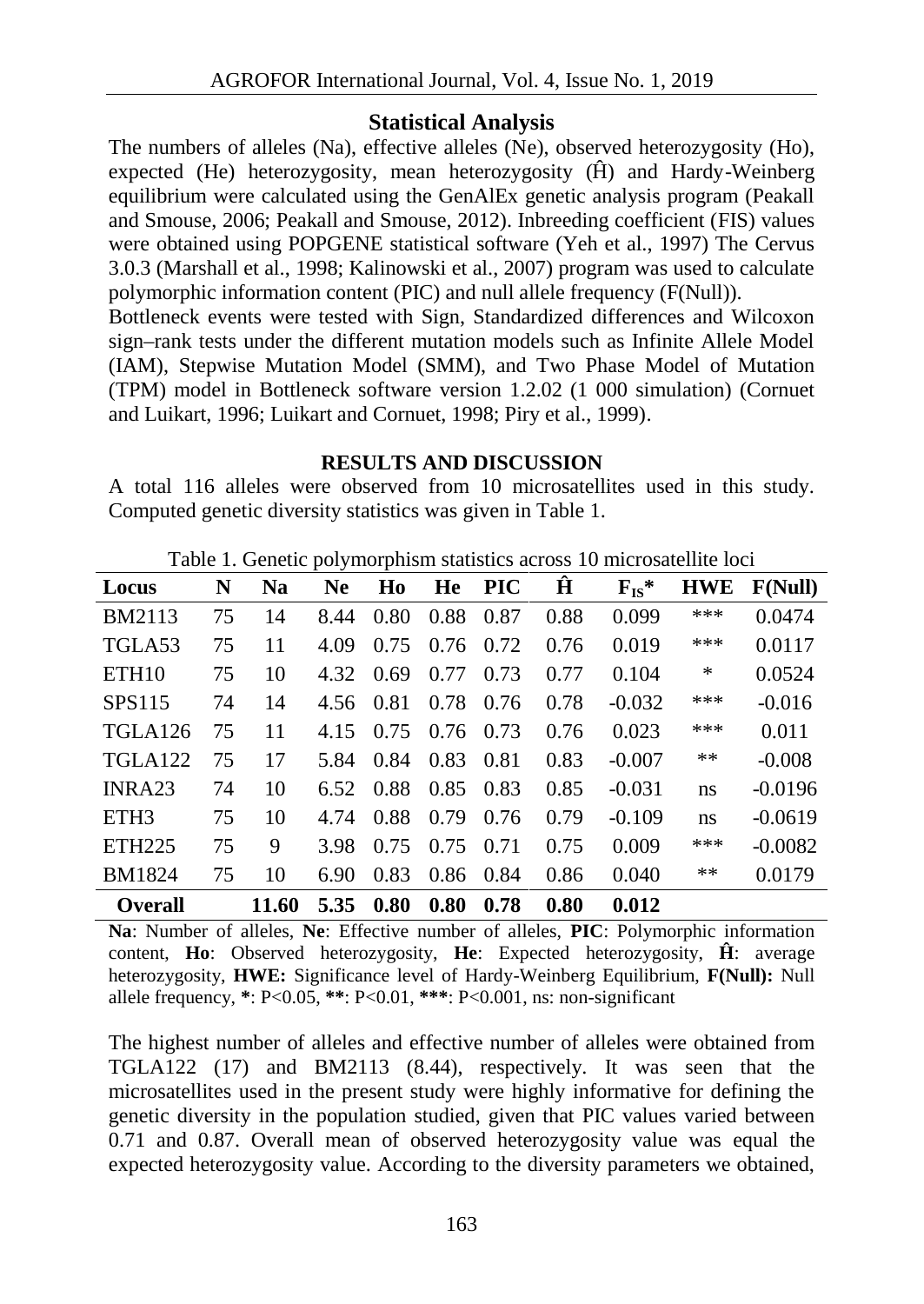high genetic variation was detected in Anatolian Black cattle breed. These parameters were higher than some of cattle breeds raised in different location (Özkan et al., 2009; Mateus et al., 2004; Karthickeyan et al., 2008). This situation may be accepted as evidence of the accumulation of high genetic diversity in domestication centres. The average of  $F_{IS}$  value, also known as inbreeding coefficient and described as Wright' F statistics, was 0.012. All microsatellite loci except INRA23, and ETH3 deviated from the Hardy-Weinberg equilibrium (P<0.05). Null alleles that is defined as a non-amplifiable allele due to mutations in the PCR binding site, causing only a single allele to peek like a homozygote, thus causing erroneous reading. It has been reported by Dakin and Avise (2004) that the null allele frequency value should be below 20% in order for molecular genetic studies to be performed without errors. When the null allele frequencies obtained are examined, it is seen that the null allele frequency values of 10 microsatellites to be studied are below 0.20. Taking this value into consideration, it has been demonstrated that working locus can be used safely in genetic diversity and bottleneck study in the population studied. It is necessary to understand the processes that cause decreasing genetic diversity such as genetic bottleneck, genetic drift and inbreeding especially in small populations. For this reason, genetic bottleneck analysis was performed to investigate whether there was a bottleneck in Native Black cattle population conserved as a genetic resource. Since the mutation pattern of evolution and microsatellites are not clearly known, the data set obtained was tested with 3 different mutation models, Infinite Allele Model (IAM), Stepwise Mutation Model (SMM), and Two-Phase Model of Mutation (TPM) model reported by Cornuet and Luikart, 1996; Luikart and Cornuet, 1998 and Piry et al., 1999. Sign, Standardized differences and Wilcoxon sign rank tests were used to predict excess of heterozygosity (Table 2).

|                               |                            | bottleneck analysis |                     |                                               |  |
|-------------------------------|----------------------------|---------------------|---------------------|-----------------------------------------------|--|
| <b>Models</b>                 | <b>Sign</b><br><b>Test</b> |                     | <b>Standardized</b> | Wilcoxon rank test<br>(one tail for H excess) |  |
|                               | Hee                        | 6.03                |                     |                                               |  |
| <b>IAM</b>                    | <b>Hed</b>                 | 1                   | $T2 = 2.147$        |                                               |  |
| (The infinite allele model)   | He                         | 9                   | $P=0.0159$          | 0.00098                                       |  |
|                               | P                          | 0.04798             |                     |                                               |  |
|                               | Hee                        | 5.99                |                     |                                               |  |
| <b>TPM</b>                    | <b>Hed</b>                 | 5                   | $T2 = -0.453$       | 0.61523                                       |  |
| (Two-phase mutation model)    | He                         | 5                   | $P=0.32537$         |                                               |  |
|                               | P                          | 0.36838             |                     |                                               |  |
|                               | Hee                        | 5.82                |                     |                                               |  |
| <b>SMM</b>                    | Hed                        | 8                   | $T2 = -5.442$       |                                               |  |
| (The stepwise mutation model) | He                         | $\mathfrak{D}$      | $P=0.00000$         | 0.99658                                       |  |
|                               | P                          | 0.01662             |                     |                                               |  |

Table 2. Test for null hypothesis under three microsatellite evolution models for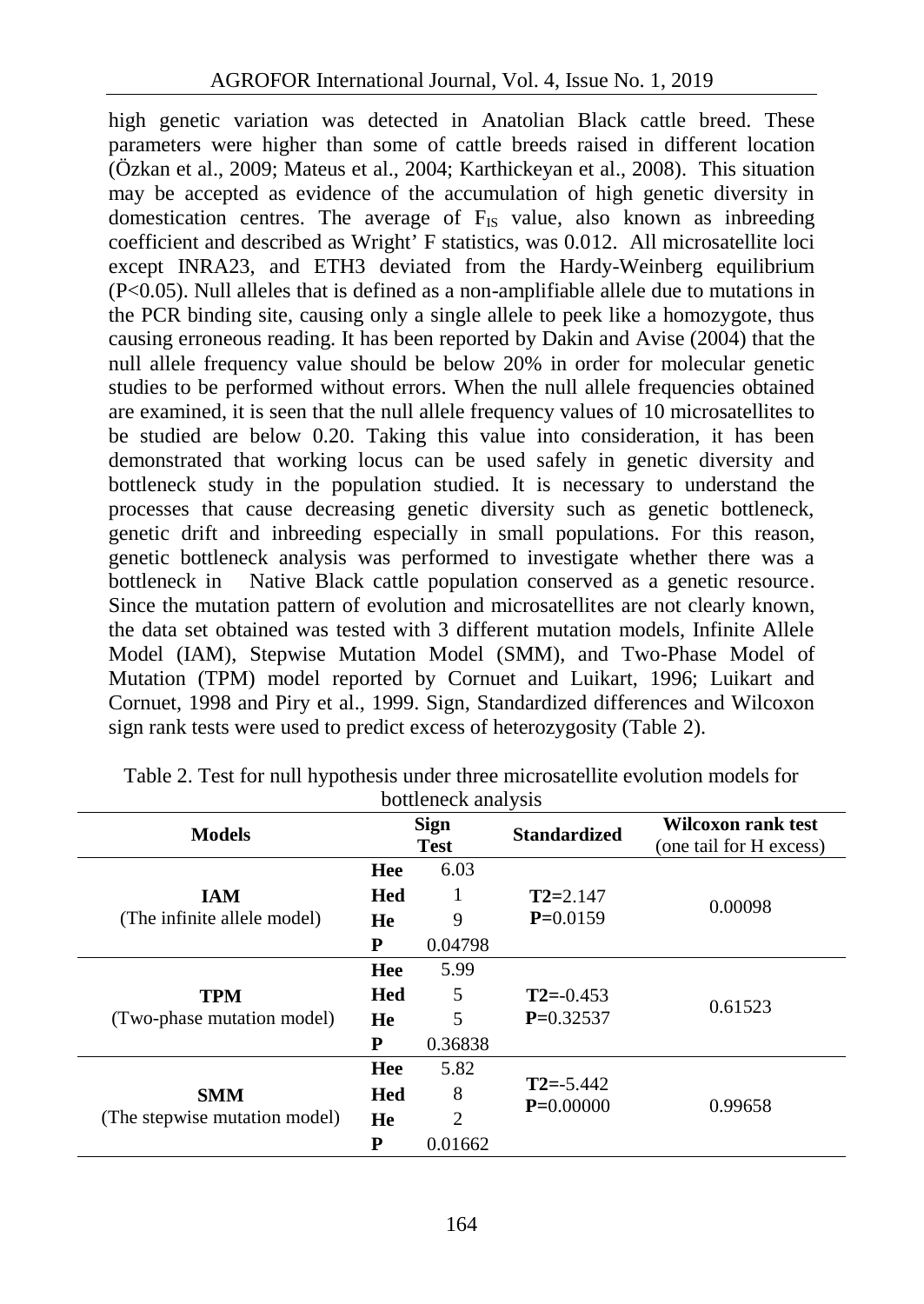**Hee:** Expected number of loci with heterozygosity excess, **Hed:** heterozygosity deficiency, **He:** heterozygosity excess

It was reported that two-phase mutation model (TPM) is the best alternative for bottleneck analysis with microsatellites comparing to other models namely infinite allele model (IAM) and stepwise mutation model (SMM) due to inconsistent results and also reported that TPM was the most useful model with regard to revealing heterozygosity (Piry et al., 1999; Di Rienzo et al., 1994; Luikart et al., 1998). On the other hand, Wilcoxon test with high statistical power was reported to be useful even for bottleneck analysis with limited loci  $\left( \langle 20 \rangle \right)$  with high reliability (Piry et al., 1999). Considering the both TPM and Wilcoxon test results it can be said that there is no bottleneck for Anatolian Black Cattle population.

The population studied was found to be bottlenecked by the Wilcoxon test according to the infinite allele model (IAM). But it should not be forgotten that the most suitable model for microsatellites in the Wilcoxon test is the TPM model.

Mode-shift graph was drawn by means of allele frequency classes obtained from the study with ten microsatellites to reveal potential bottlenecks (Figure 1).



Figure 1. Mode-shift graph for bottleneck in the Anatolian Black cattle breed

As it can be deduced from the figure, L-shaped graph is consistent with the normal frequency distribution intervals. This L-shaped distribution indicates that there isn't any significant genetic bottleneck for the population in question lately (last 40-80 generations).

For Anatolian Black Cattle there are few studies conducted using microsatellites regarding genetic bottlenecks. In an earlier bottleneck study by  $\ddot{O}z$  ensoy and Kurar (2014) it was shown that Turkish native cattle breeds' allele frequencies represents L-shaped distribution and Anatolian Black Cattle was not in a potential risk of extinction recently.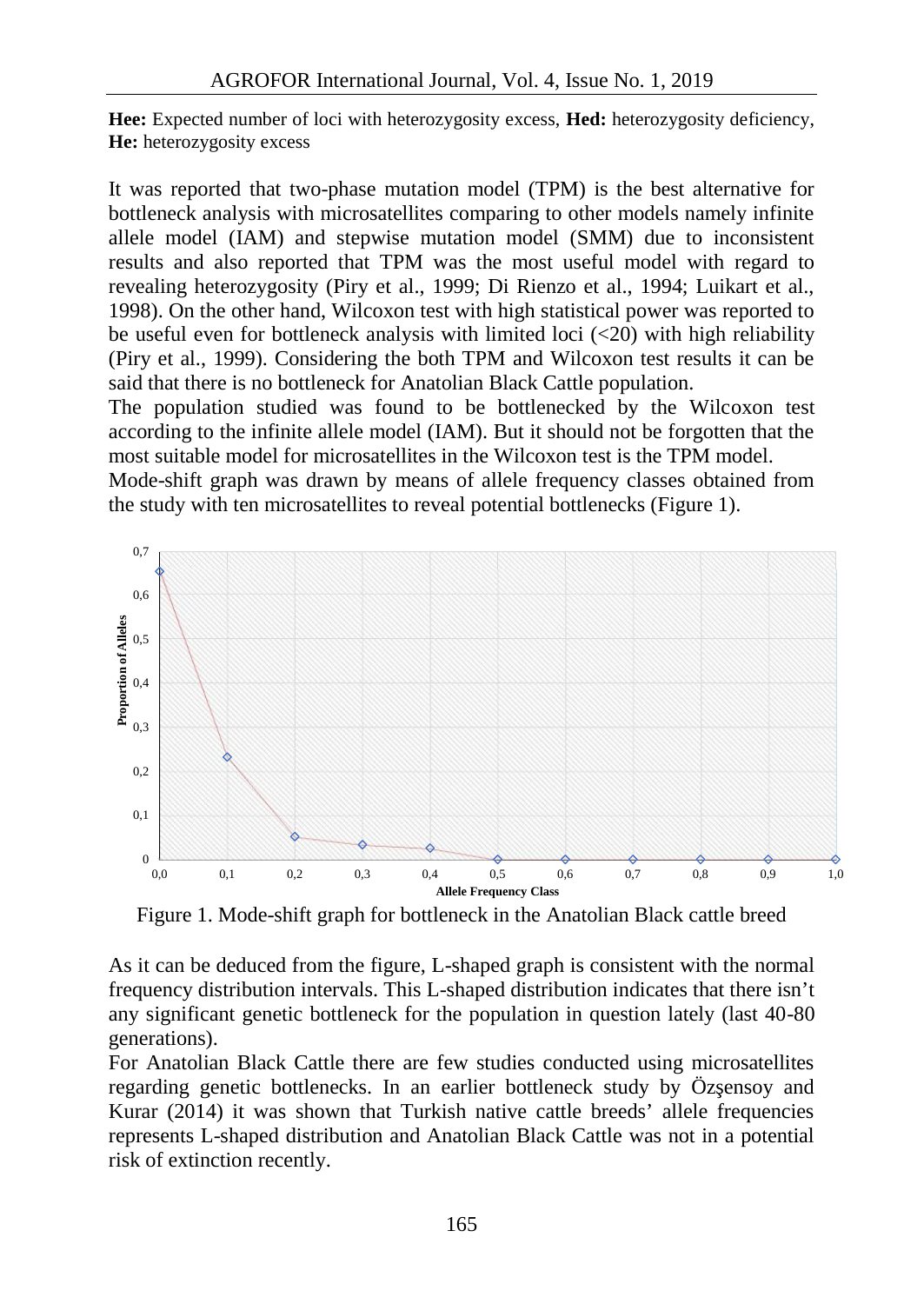Kramarenko et al. reported in 2018 Ukranian Red Steepe (RS) cattle had no bottleneck in near past. In another similar study by TPM assumption it was shown Kherigarh cattle hadn't have bottleneck either (Pandey et al. 2006). Ganapathi et al in 2012 reported Indian cattle breeds had no bottleneck supporting Pandey's results after a study with IAM, SMM and TPM assumptions and furthermore, IAM and TPM asssumptions revealed genetic richness in 25 loci.

In contrary of abovementioned studies, in 2004, Sazaaki et al reported bottleneck in two sublines of Japanese Black Cattle.

### **CONCLUSION**

Consequently, the present study results indicated that despite dramatic decline in Anatolian Black cattle population, genetic diversity was significantly high in the gene pool. Our findings revealed that the microsatellite markers used in this study that can be successfully used in genetic diversity and bottleneck studies for this breed. On the other hand, obtained results will help to interpret the genetic structure of indigenous Anatolian Black cattle and will be of benefit to the efforts for conservation of this breed. The strong inference that the Anatolian Black cattle has not undergone major bottlenecks is also important for cattle breeders and other conservation programs. However, due to decreasing population numbers, conservation programs for these breeds are still necessary.

#### **REFERENCES**

A ao lu Ö., Ertu rul O. (2011). Mikrosatellit Belirtecleri ile Darbo az (Bottleneck) Testi. Erciyes Üniversitesi Veteriner Fakültesi Dergisi 8-3: 181- 185.

Alpan O. (1993). Sı ir yeti tiricili i ve besicili i. 3. Basım, Ankara.

- Bruford, M. W., and Townsend, S. J. (2004). Case studies in the genetics of animal domestication: sheep. Documenting Domestication: New Genetic and Archaeological Paradigms.
- Condit R., Hubbell S.P. (1991). Abundance and DNA sequence of two-base repeat regions in tropical tree genomes. Genome, 34: 66-71.
- Cornuet J.M., Luikart G. (1996). Description and power analysis of two tests for detecting recent population bottlenecks from allele frequency data. Genetics 144, 2001-2014.
- Dakin, E.E. and Avise, J.C. (2004). Microsatellite null alleles in parentage analysis. Heredity, 93:504-509.
- Di Rienzo A., Peterson A.C., Garza J.C., Valdes A.M., Slatkin M. (1994). Mutational processes of simple sequence repeat loci in human populations, Proc. Natl. Acad. Sci. USA, 91:3166-3170.
- Egito A.A., Paiva S.R., Albuquerque S.M., Mariante A.S., Almeida L.D., Castro S.R., Grattapaglia D. (2007). Microsatellite based genetic diversity and relationships among ten Creole and commercial cattle breeds raised in Brazil. BMC Genetics; 8:83. http://www.biomedcentral.com/1471-2156/8/83.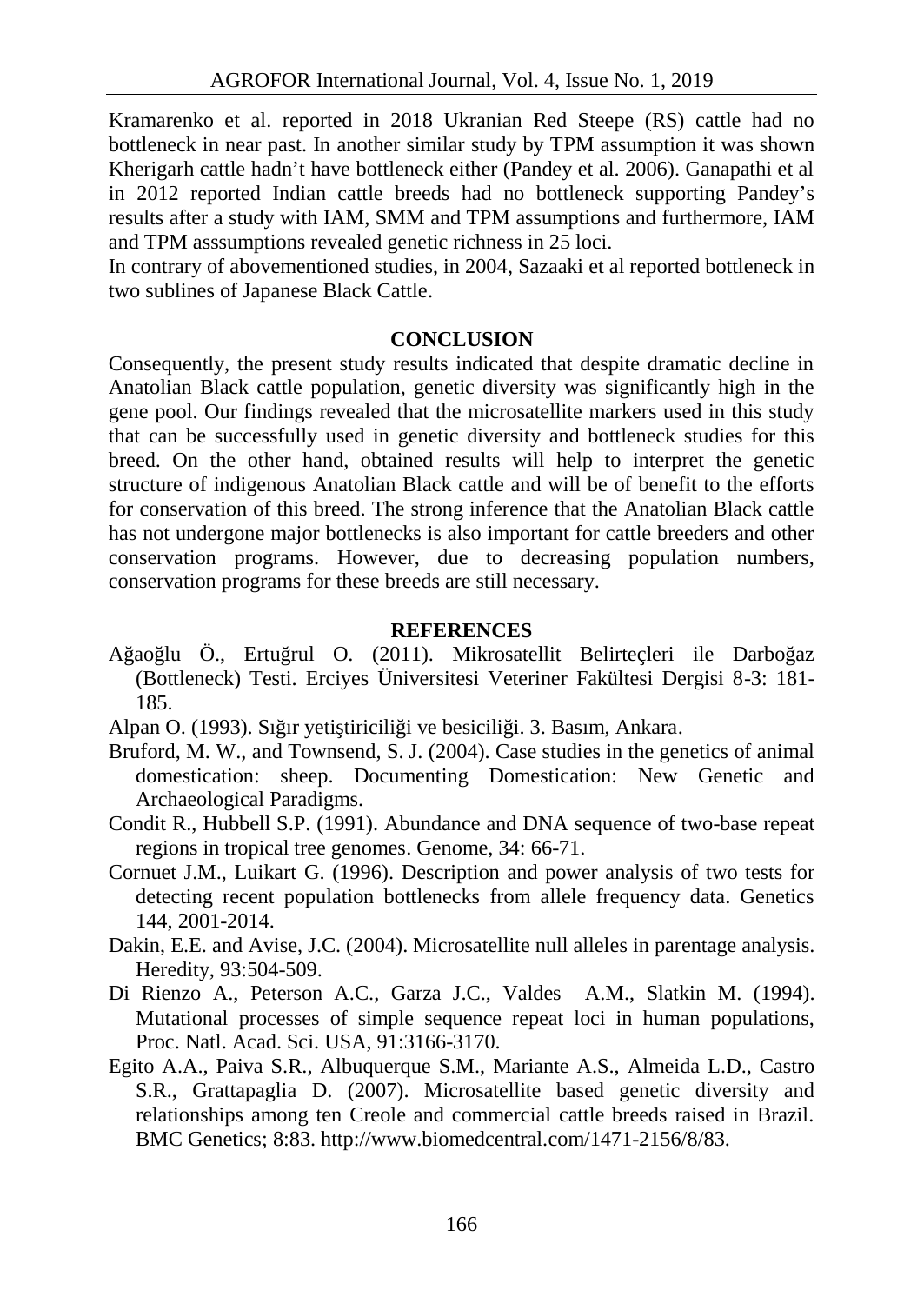- Ertu rul M., Akman N., Dellal G., Goncagül T. (2000). Hayvan gen kaynaklarının korunması ve Türkiye hayvan gen kaynakları. Türkiye Ziraat Mühendisliği V. Teknik Kongresi; p285–300, Ankara.
- FAO (2011). Molecular Genetic Characterization of Animal Genetic Resources. Rome, Italy: Food and Agricultural Organization of the United Nations.
- FAO (2018). Breeds reported by Turkey. (DADIS). http://dad.fao.org/.
- Ganapathi P., Rajendran R., Kathiravan P. (2012). Detection of occurrence of a recent genetic bottleneck event in Indian hill cattle breed Bargur using microsatellite markers. Tropical Animal Health and Production, 44:2007-2013.
- Giovambattista G., Ripoli M.V., Peral-Garcia P., Bouzat J.L. (2001). Indigenous domestic breeds as reservoirs of genetic diversity: The Argentinean Creole cattle. Animal Genetics.;32:240–7.
- Hedrick P.W. (2005) A standardized genetic differentiation measure. Evolution 59:1633–1638.
- Iamartino D., Bruzzone A., Lanza A., Blasi M., Pilla F. (2005). Genetic diversity of Southern Italian goat populations assessed by microsatellite markers. Small Rumin. Res., 57: 249-255.
- Kalinowski S.T., Taper M.L., Marshall T.C. (2007). Revising how the computer program CERVUS accommodates genotyping error increases success in paternity assignment. Molecular Ecology 16:1099-1106.
- Kramarenko A.S., Gladyr E.A., Kramarenko S.S., Pidpala T.V., Strikha L.A., Zinovieva N.A. (2018). Genetic diversity and bottleneck analysis of the Red Steppe cattle based on microsatellite markers. Ukrainian Journal of Ecology, 8(2), 12–17.
- Karthickeyan S.M.K., Kumarasamy P., Sivaselvam S.N., Saravanan R., Thangaraju P. (2008). Analysis of microsatellite markers in Ongole breed of cattle. Indian Journal of Biotechnology; 7:113-116.
- Liu B.H. (1998). Statistical genomics: Linkage, mapping, and QTL analysis. CRC Press LLC, Boca Raton New York.
- Luikart G., Cornuet J.M. (1998). Empirical evaluation of a test for identifying recently bottlenecked populations from allele frequency data. Conservation biology, 12(1): 228-237.
- Luikart G., Allendorf W., Cornuet J.M., Sherwin W.B. (1998). Distortion of allele frequency distributions provides a test for recent population bottlenecks. J Hered, 89 (3): 238-247.
- Marshall T.C., Slate J., Kruuk L.E.B., Pemberton J.M. (1998). Statistical confidence for likelihood-based paternity inference in natural populations. Molecular Ecology; 7: 639-655.<br>Mateus J.C., Eding H., Penedo M.C.T., Rangel-Figueiredo M.T. (2004).
- Contributions of Portuguese cattle breeds to genetic diversity using marker-<br>estimated kinships. Animal Genetics; 35(4): 305-313.
- Medugorac I., Medugorac A., Russ I, Veit-Kensch C.E., Taberlet P., Luntz B., Mix H.M., Förster M. (2009). Genetic diversity of European cattle breeds highlights